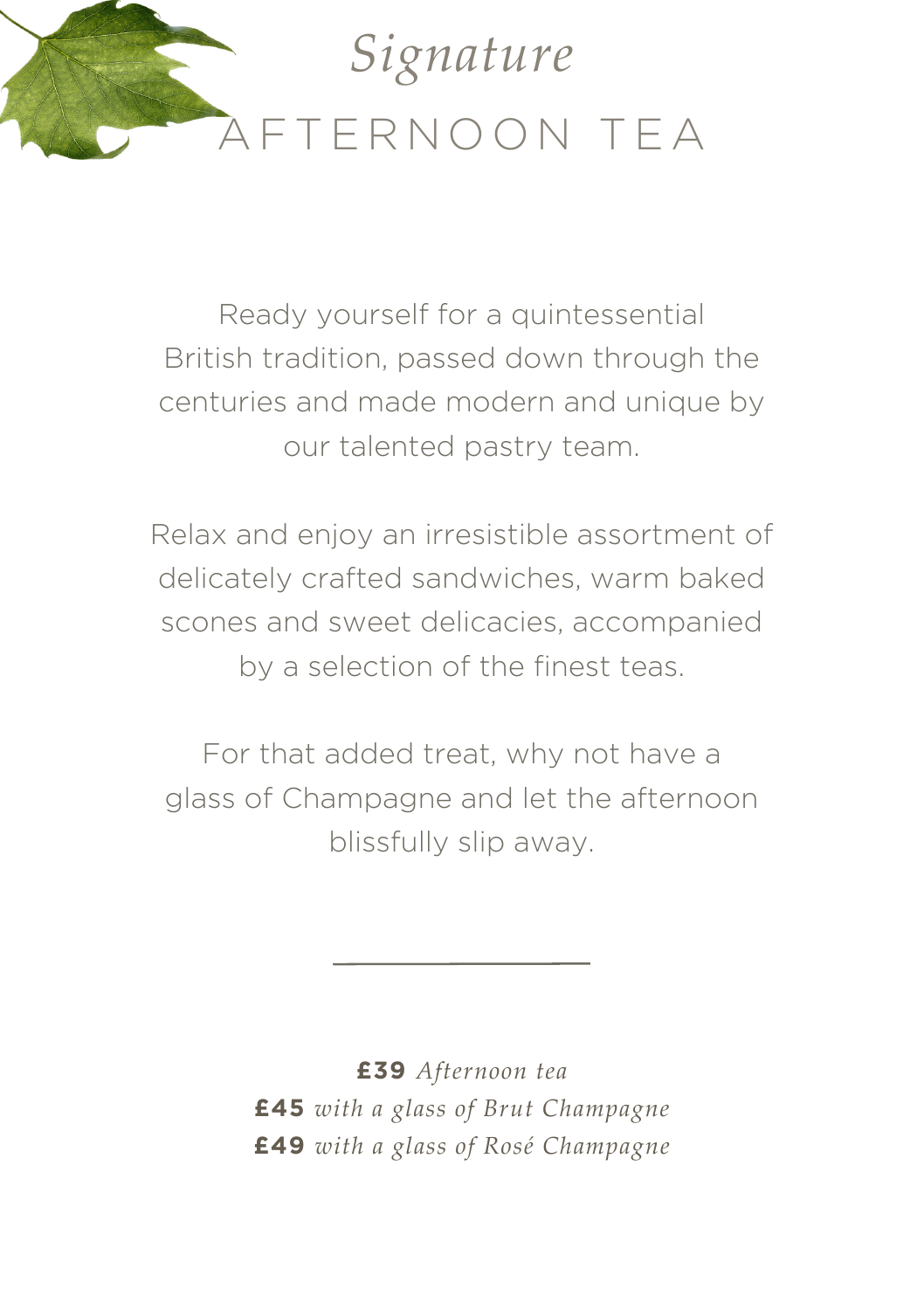

*Amuse-bouche* Beetroot macaroon, goat cheese cream

### **SAVOURY**

Heritage carrot taco Chorizo jam doughnut

*A selection of traditional sandwiches* Smoked duck egg mayonnaise, truffle Royal Lancaster smoked salmon, sun-dried tomato, avocado Cucumber, pickled dill Coronation chicken

### **SCONES**

Selection of plain & sultana scones served with homemade strawberry jam & Jersey clotted cream

# **SWEET**

*A selection of sweet bites*

Tea and biscuits Earl Grey infused cheesecake, Hobnob biscuit base

Apple crumble éclair Vanilla Choux, apple coulis, cinnamon cream

> Mont Blanc tart Chestnut cream, meringue drops

Pear opera Chocolate ganache, spiced pear compôte, almond sponge

> Rum Baba Baba sponge, tonka bean ganache, rum syrup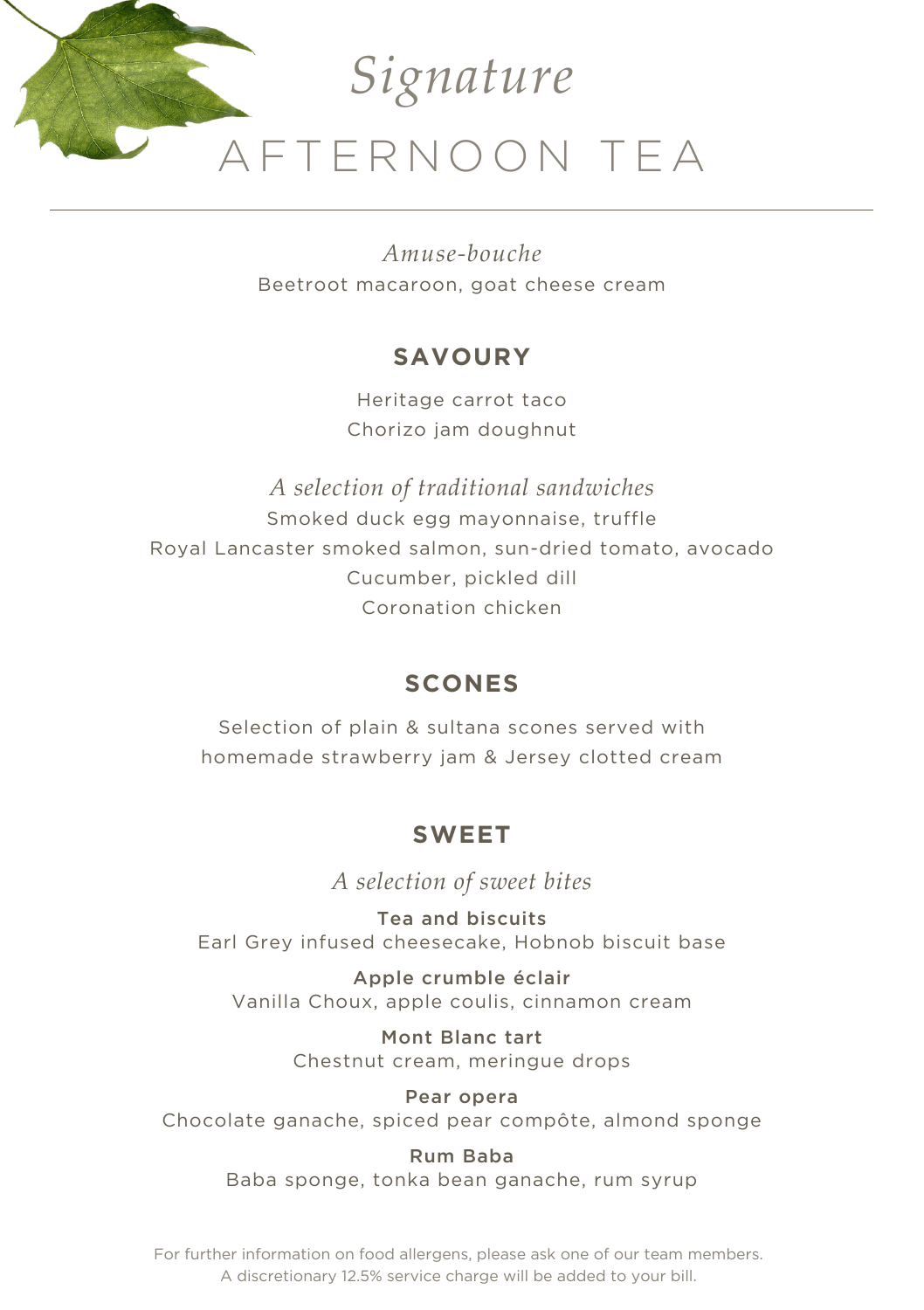

*Amuse-bouche* Beetroot macaroon

#### **SAVOURY**

Pea cracker Sun-dried tomato pinwheel, basil

*A selection of traditional sandwiches* Cucumber, pickled dill Piquillo pepper, grilled peach, rocket pesto Roasted squash, kale, pine nuts Hummus, grilled aubergine, basil

#### **SCONES**

Selection of plain & sultana scones served with homemade strawberry jam & whipped coconut cream

#### **SWEET**

*A selection of sweet bites*

Pear crumble Pear gel, crumble, poached pear

Banana cake Cinnamon cream, banana crisp

Mini apple loaf Apple cake, chocolate ganache

Royal Lancaster honey cake Honey and spiced sponge, soya ganache

Coconut cheesecake Coconut cream, cashew base, blackberry jelly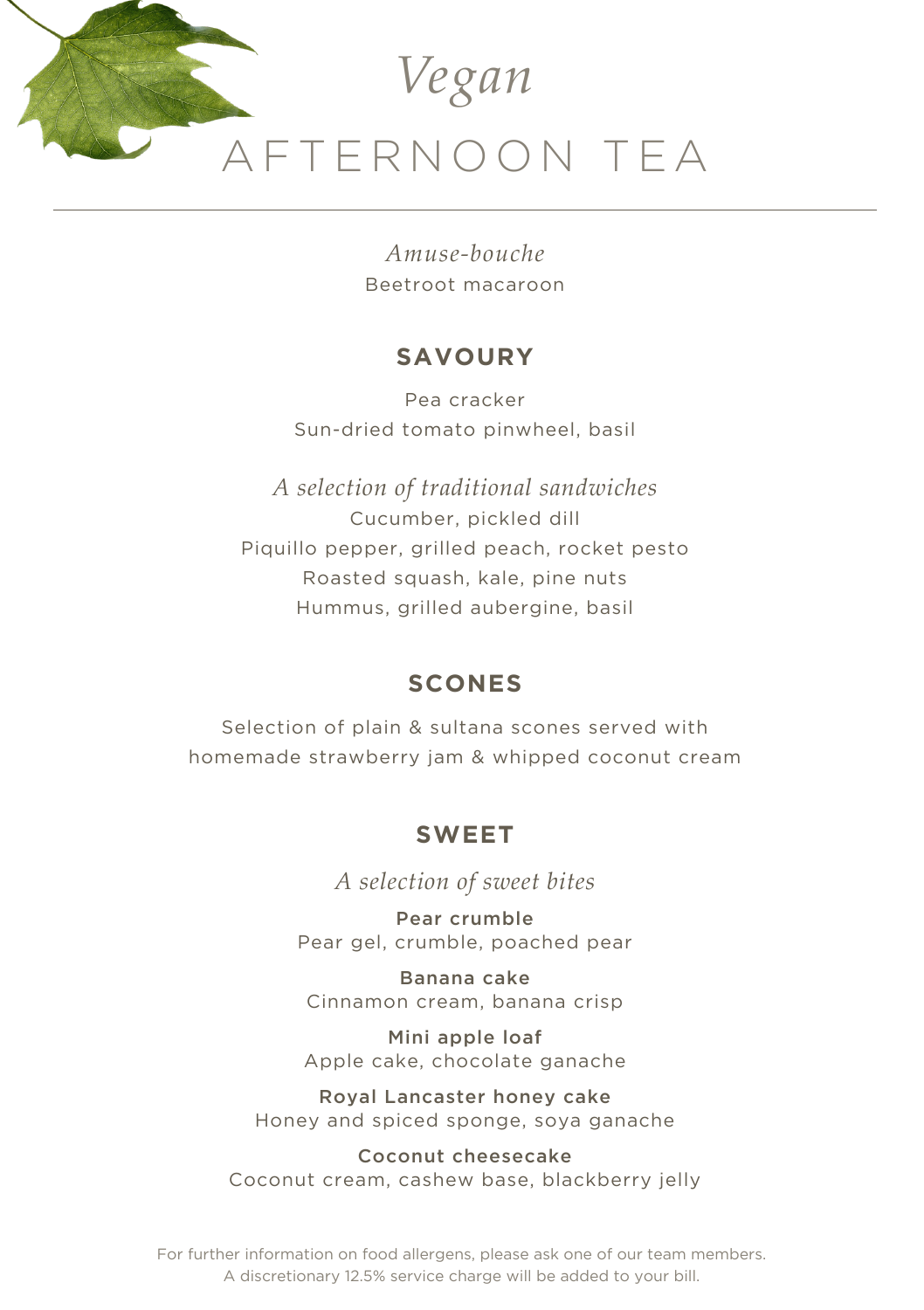

# *White Teas*

#### **PAI MU TAN**

Picked in the early morning mist, this white tea is one of China's rarest teas. Pai Mu Tan's silver tips are full of antioxidants & polyphenols, resulting in a pale golden tea which is mellow and sweet tasting.

#### **WHITE PEAR & GINGER**

A delicious silver needle white tea blend combined with juicy pear and a hint of ginger zing on the finish, for a delicate and delightful infusion.

*Green Teas*

#### **DRAGONWELL GREEN**

The famous Lung Ching green tea has quickly become one of the most renowned green teas in the world. It offers a smooth, subtle flavour with a slight sweet finish; the mark of exceptional quality.

#### **PHOENIX JASMINE PEARLS**

Jasmine pearls are the ultimate jasmine tea experience. Each pearl is hand-rolled from spring silver tipped tea and scented repeatedly with fresh jasmine blossoms. This crisp, light and floral green tea is a true delight.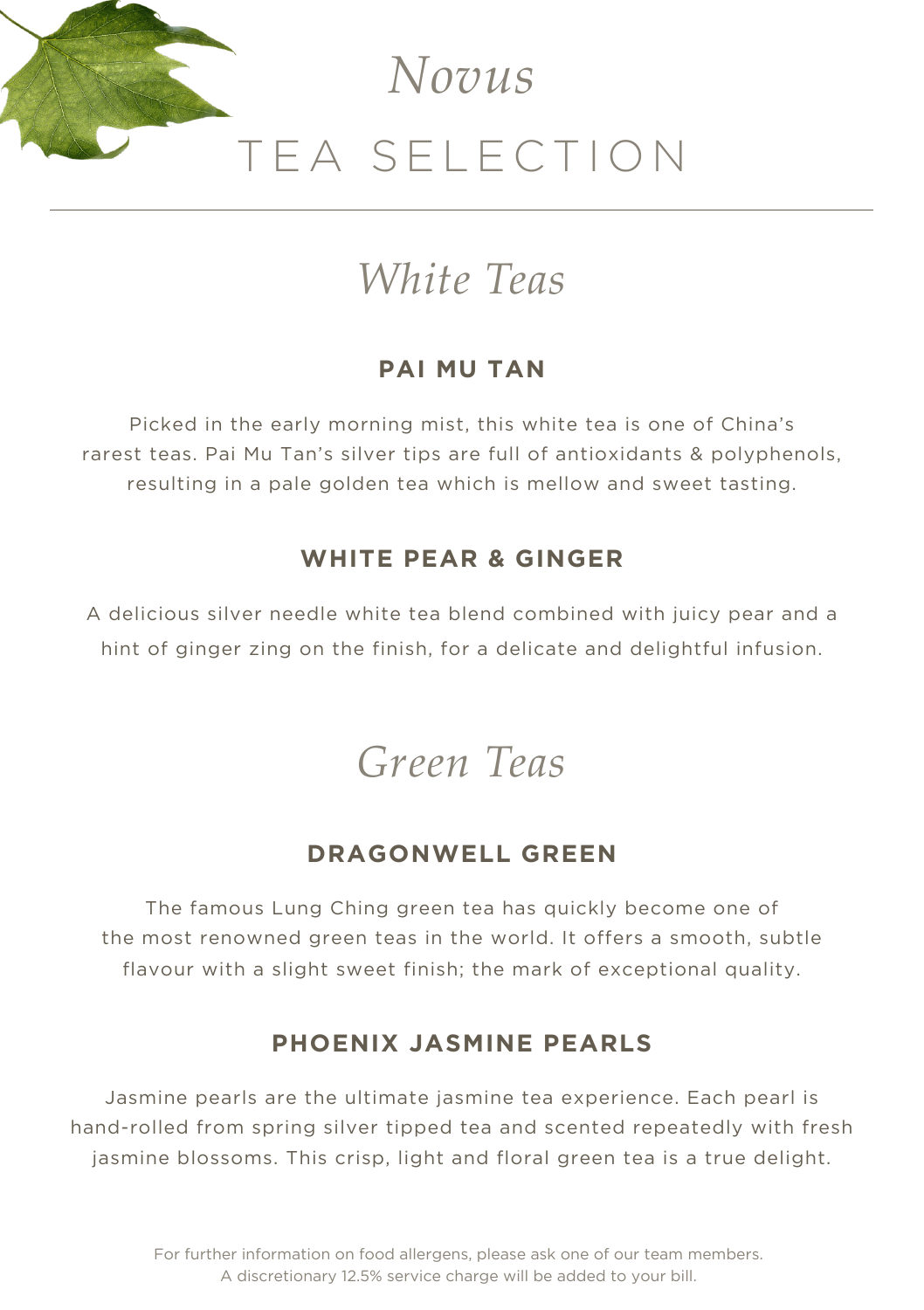

# *Oolong*

# **FLEUR D'ORIENT**

This hand-rolled tea has a very gentle flavour, which releases the scent of flowers, fruits and nuttiness due to its light oxidation. It is exceptionally smooth and clean on the palate with a very bright appearance.

# *Black Teas*

### **PUTTABONG FIRST FLUSH DARJEELING**

The famous Lung Ching green tea has quickly become one of the most renowned green teas in the world. It offers a smooth, subtle flavour with a slight sweet finish; the mark of exceptional quality.

### **KENILWORTH CEYLON DECAFFEINATED**

Grown on the mountains of Sri Lanka, Kenilworth Estate is famous for its bright reddish colours, smooth taste and nutty character. This award-winning Ceylon is naturally decaffeinated to ensure a very pleasant and light tea.

### **ENGLISH BREAKFAST**

This world class English Breakfast blend is far from ordinary. Blended with three different Assam leaf varieties, it delivers a well-rounded, full-bodied breakfast tea.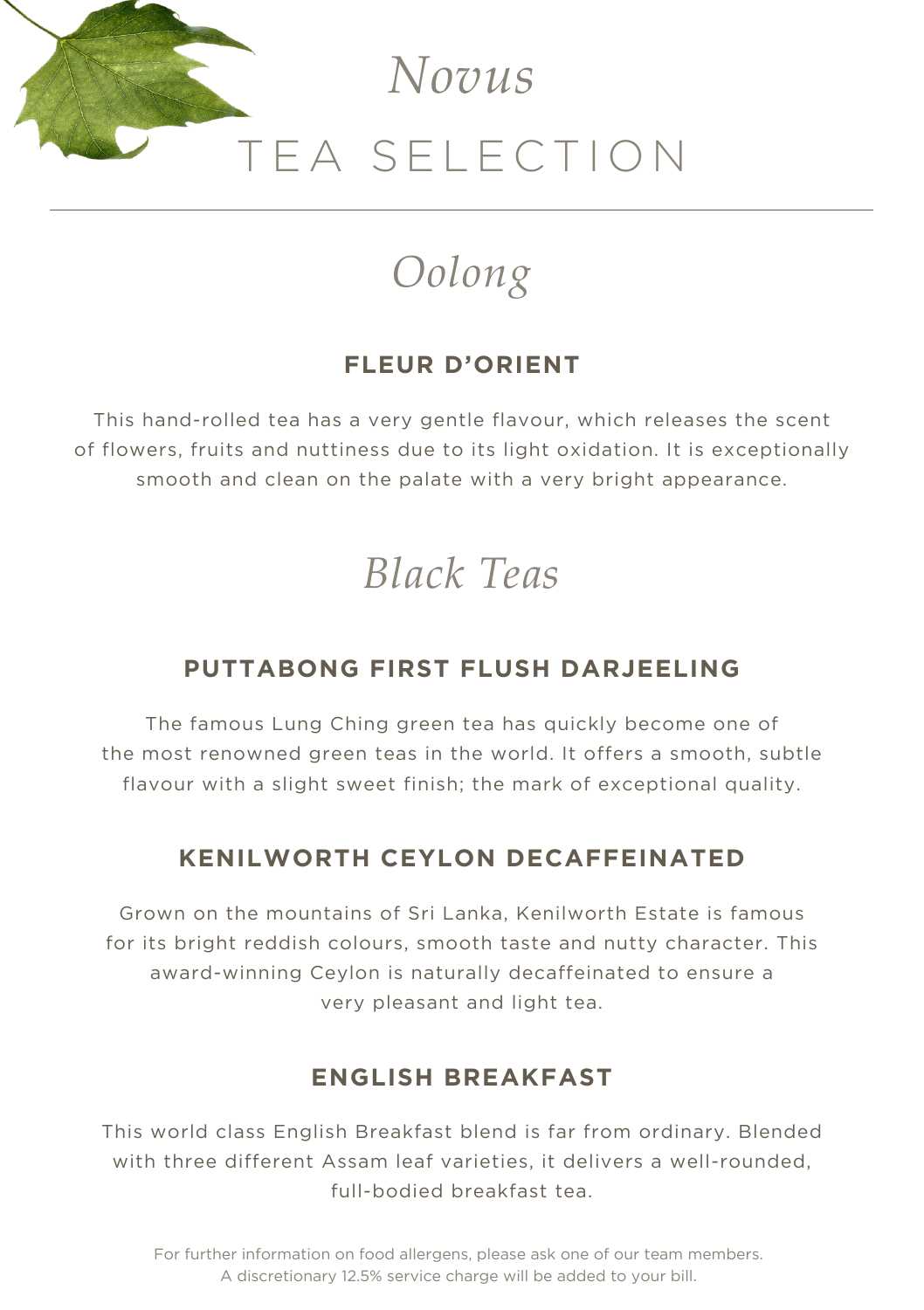

# *Flavoured Black Teas*

### **SAPPHIRE EARL GREY**

This rich, delicate yet full-bodied Earl Grey is given an innovative twist to the traditional recipe with bergamot and blue malva flowers. Sapphire Earl Grey can be enjoyed at any time of the day.

### **ORGANIC LAPSANG**

An ancient and much loved Chinese black tea. Smoked over pine wood and resin, this Lapsang is a rare organic treat, with beautifully subtle smoky background notes.

### **STRAWBERRY & CREAM**

A unique afternoon tea blend, reminiscent of summer time. A blend of black leaf teas, light with subtle strawberry and cream notes.

#### **SPICED CHAI**

Whilst this blend is pungent to the nose, the combination of spices are subtle and warming, delivering a rich and spicy black tea which works well with milk to elevate the cinnamon notes.